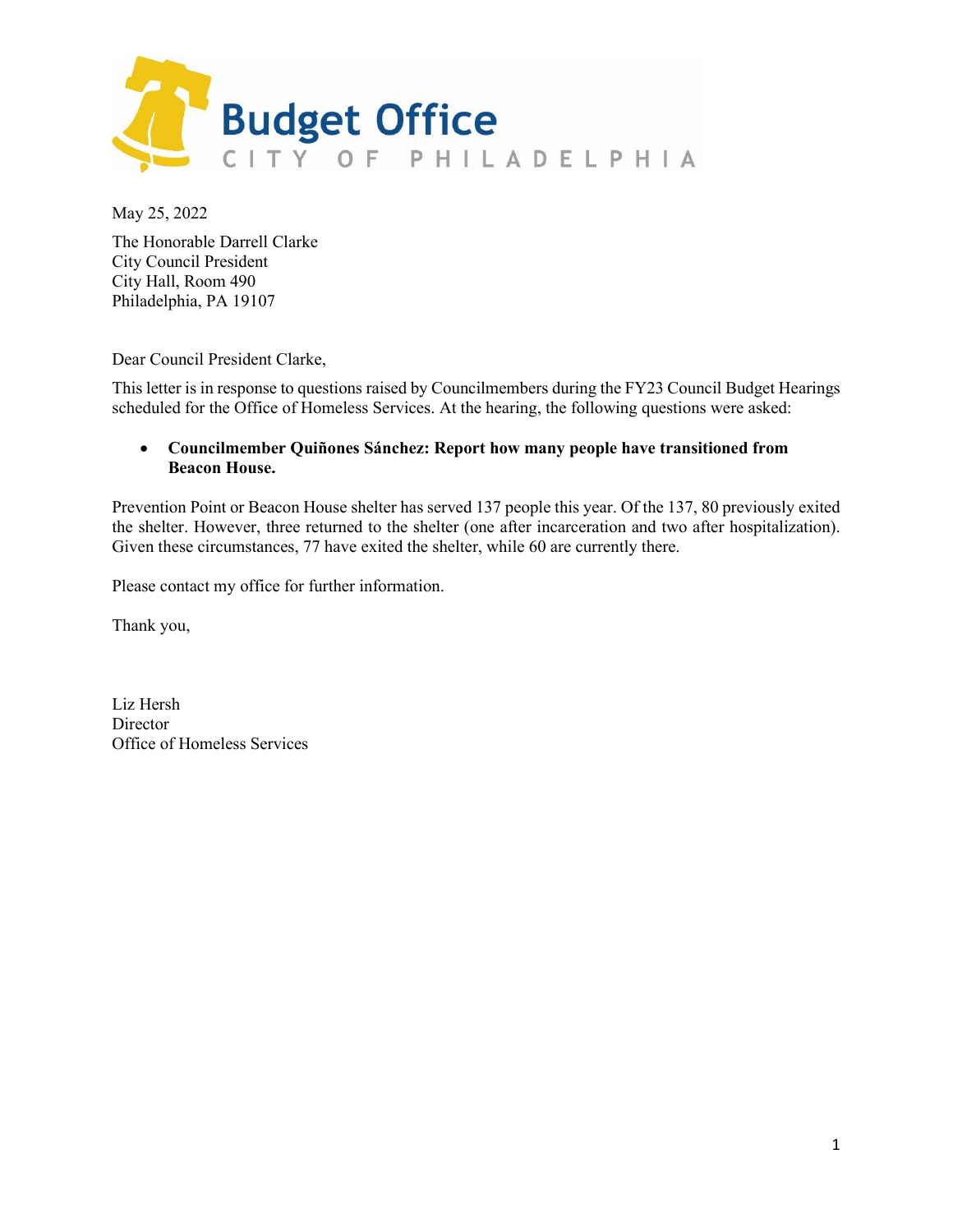

May 26, 2022

The Honorable Darrell Clarke City Council President City Hall, Room 490 Philadelphia, PA 19107

Dear Council President Clarke,

This letter is in response to questions raised by Councilmembers during the FY23 Council Budget Hearings scheduled for the Office of Human Resources. At the hearing, the following questions were asked:

- **Councilmember Gilmore-Richardson: Can you please detail every preference available to a qualified applicant for a city job?**
	- a. **How often do qualified applicants use preferences?**
	- b. **What is the average number of additional points a qualified applicant receives when using a preference?**
	- c. **Which preference is used most often?**
	- d. **Can you provide a breakdown of how often all the preferences are used for which positions?"**

OHR will require additional time to compile the data that is specifically requested in the above question for items a through d from our applicant tracking system and will have the information as soon as it is available.

Listed below are current preferences and experience for which additional points are assigned:

- Veterans' Preference (10 pts and preference in hiring) State law
- HRC Article VII, Chapter 4 7-401, Subsection (d) and (h). State law grants preferences to veterans and ordinances may grant such preferences also.
- Legacy Preference (10 pts)
- National Volunteer Service Preference (1 to 5 pts for PeaceCorps and AmeriCorps)
- Residency Preference (used for tie breaker for scores)
- Bilingual Fluency (3 pts)
- Degrees per FOP and IAFF interest arbitration awards (.5 to 1.5 depending on degree)
- EMS or Paramedic service with PFD (10 pts for 5 years)
- Police & Fire Explorers  $(3 \text{ pts})$
- Completion of Philadelphia School District EMS program for Firefighter exam (3pts)